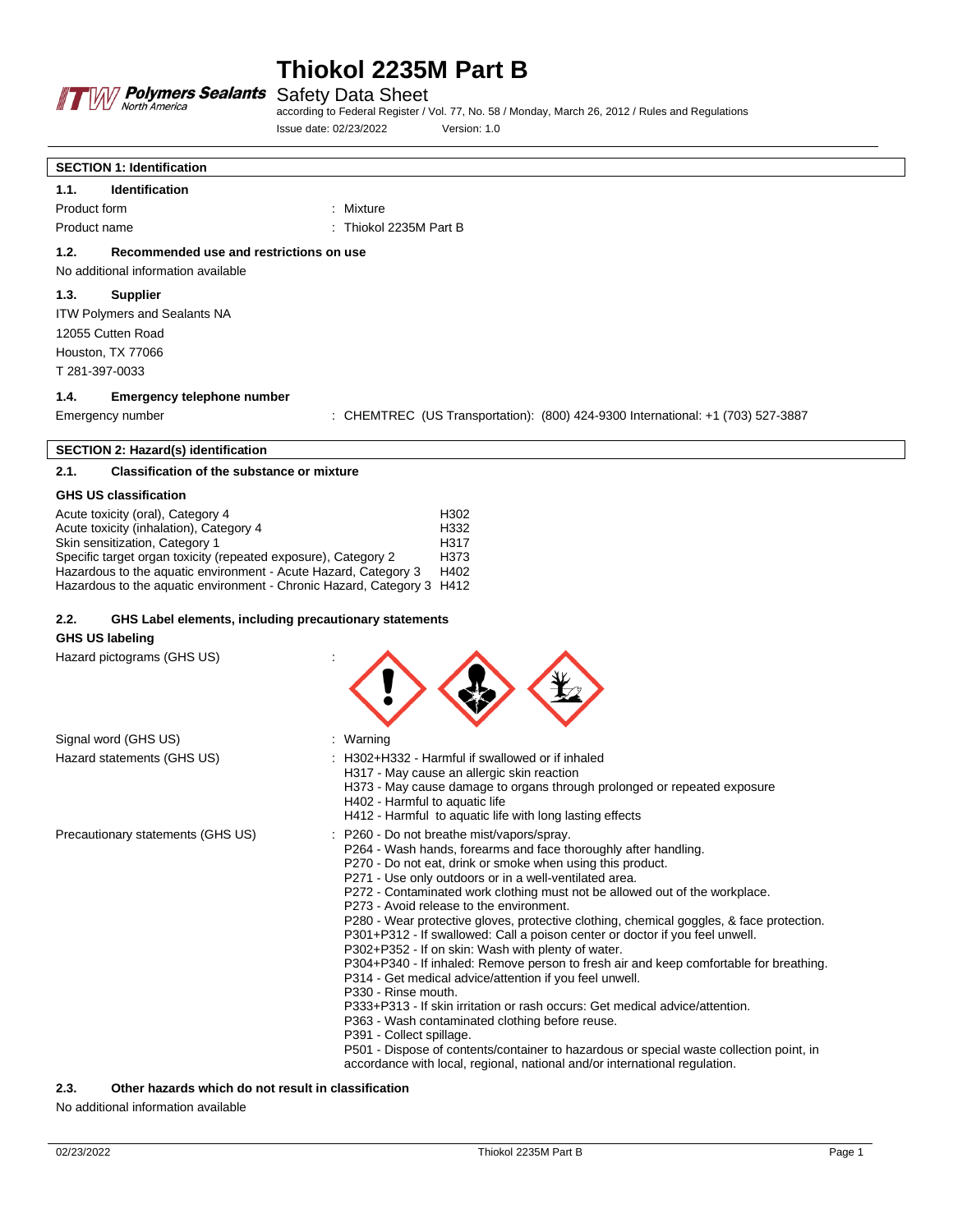## Safety Data Sheet

according to Federal Register / Vol. 77, No. 58 / Monday, March 26, 2012 / Rules and Regulations

#### **2.4. Unknown acute toxicity (GHS US)**

## Not applicable

## **SECTION 3: Composition/Information on ingredients**

**3.1. Substances**

Not applicable

## **3.2. Mixtures**

| <b>Name</b>       | <b>Product identifier</b> | $\%$      |
|-------------------|---------------------------|-----------|
| Manganese dioxide | (CAS-No.) 1313-13-9       | $30 - 60$ |
| Thiram            | (CAS-No.) 137-26-8        | - 5       |

**\* In accordance with paragraph (i) of the OSHA Hazard Communication Standard (29 CFR §1910.1200), the specific chemical identity or exact weight % has been withheld as a trade secret.**

| 4.1.<br><b>Description of first aid measures</b><br>: If exposed or concerned, get medical attention/advice. Show this safety data sheet to the<br>First-aid measures general<br>doctor in attendance. Wash contaminated clothing before re-use. Never give anything to an<br>unconscious person.<br>First-aid measures after inhalation<br>IF INHALED: Remove to fresh air and keep at rest in a position comfortable for breathing. Get<br>medical attention if breathing is affected. If breathing is difficult, supply oxygen.<br>: IF ON SKIN (or clothing): Remove affected clothing and wash all exposed skin with water for at<br>First-aid measures after skin contact<br>least 15 minutes. If irritation develops or persists, get medical attention.<br>: IF IN EYES: Immediately flush with plenty of water for at least 15 minutes. Remove contact<br>First-aid measures after eye contact<br>lenses if present and easy to do so. Continue rinsing if pain, blinking, or irritation develops or<br>persists, get medical attention. Continue rinsing.<br>: IF SWALLOWED: rinse mouth thoroughly. Do not induce vomiting without advice from poison<br>First-aid measures after ingestion<br>control center. Get medical attention if you feel unwell.<br>4.2.<br>Most important symptoms and effects (acute and delayed)<br>Symptoms/effects<br>: Harmful if swallowed or if inhaled. May cause an allergic skin reaction. May cause damage to<br>organs through prolonged or repeated exposure.<br>Symptoms/effects after inhalation<br>: Harmful if inhaled.<br>Symptoms/effects after skin contact<br>: May cause an allergic skin reaction.<br>Symptoms/effects after eye contact<br>: Direct contact with the eyes is likely to be irritating.<br>Symptoms/effects after ingestion<br>: Harmful if swallowed.<br>Chronic symptoms<br>: May cause damage to organs through prolonged or repeated exposure.<br>4.3.<br>Immediate medical attention and special treatment, if necessary<br>No additional information available<br><b>SECTION 5: Fire-fighting measures</b><br>5.1.<br>Suitable (and unsuitable) extinguishing media<br>: Foam. Carbon dioxide. Dry powder. Water spray.<br>5.2.<br>Specific hazards arising from the chemical<br>Fire hazard<br>: Flammable liquid and vapor.<br>Explosion hazard<br>Product is not explosive.<br>: No dangerous reactions known under normal conditions of use.<br>Reactivity<br>5.3.<br>Special protective equipment and precautions for fire-fighters<br>Precautionary measures fire<br>: Eliminate all ignition sources if safe to do so.<br>Exercise caution when fighting any chemical fire. Use water spray or fog for cooling exposed<br>Firefighting instructions<br>containers. Do not dispose of fire-fighting water in the environment.<br>: Do not enter fire area without proper protective equipment, including respiratory protection.<br>Protection during firefighting<br>Self-contained breathing apparatus.<br>Other information<br>: Under fire conditions closed containers may rupture or explode.<br><b>SECTION 6: Accidental release measures</b> | <b>SECTION 4: First-aid measures</b> |  |  |  |  |
|--------------------------------------------------------------------------------------------------------------------------------------------------------------------------------------------------------------------------------------------------------------------------------------------------------------------------------------------------------------------------------------------------------------------------------------------------------------------------------------------------------------------------------------------------------------------------------------------------------------------------------------------------------------------------------------------------------------------------------------------------------------------------------------------------------------------------------------------------------------------------------------------------------------------------------------------------------------------------------------------------------------------------------------------------------------------------------------------------------------------------------------------------------------------------------------------------------------------------------------------------------------------------------------------------------------------------------------------------------------------------------------------------------------------------------------------------------------------------------------------------------------------------------------------------------------------------------------------------------------------------------------------------------------------------------------------------------------------------------------------------------------------------------------------------------------------------------------------------------------------------------------------------------------------------------------------------------------------------------------------------------------------------------------------------------------------------------------------------------------------------------------------------------------------------------------------------------------------------------------------------------------------------------------------------------------------------------------------------------------------------------------------------------------------------------------------------------------------------------------------------------------------------------------------------------------------------------------------------------------------------------------------------------------------------------------------------------------------------------------------------------------------------------------------------------------------------------------------------------------------------------------------------------------------------------------------------------------------------------------------------------------------------------------------------------------------------------------------------------------------------------------------|--------------------------------------|--|--|--|--|
|                                                                                                                                                                                                                                                                                                                                                                                                                                                                                                                                                                                                                                                                                                                                                                                                                                                                                                                                                                                                                                                                                                                                                                                                                                                                                                                                                                                                                                                                                                                                                                                                                                                                                                                                                                                                                                                                                                                                                                                                                                                                                                                                                                                                                                                                                                                                                                                                                                                                                                                                                                                                                                                                                                                                                                                                                                                                                                                                                                                                                                                                                                                                            |                                      |  |  |  |  |
|                                                                                                                                                                                                                                                                                                                                                                                                                                                                                                                                                                                                                                                                                                                                                                                                                                                                                                                                                                                                                                                                                                                                                                                                                                                                                                                                                                                                                                                                                                                                                                                                                                                                                                                                                                                                                                                                                                                                                                                                                                                                                                                                                                                                                                                                                                                                                                                                                                                                                                                                                                                                                                                                                                                                                                                                                                                                                                                                                                                                                                                                                                                                            |                                      |  |  |  |  |
|                                                                                                                                                                                                                                                                                                                                                                                                                                                                                                                                                                                                                                                                                                                                                                                                                                                                                                                                                                                                                                                                                                                                                                                                                                                                                                                                                                                                                                                                                                                                                                                                                                                                                                                                                                                                                                                                                                                                                                                                                                                                                                                                                                                                                                                                                                                                                                                                                                                                                                                                                                                                                                                                                                                                                                                                                                                                                                                                                                                                                                                                                                                                            |                                      |  |  |  |  |
|                                                                                                                                                                                                                                                                                                                                                                                                                                                                                                                                                                                                                                                                                                                                                                                                                                                                                                                                                                                                                                                                                                                                                                                                                                                                                                                                                                                                                                                                                                                                                                                                                                                                                                                                                                                                                                                                                                                                                                                                                                                                                                                                                                                                                                                                                                                                                                                                                                                                                                                                                                                                                                                                                                                                                                                                                                                                                                                                                                                                                                                                                                                                            |                                      |  |  |  |  |
|                                                                                                                                                                                                                                                                                                                                                                                                                                                                                                                                                                                                                                                                                                                                                                                                                                                                                                                                                                                                                                                                                                                                                                                                                                                                                                                                                                                                                                                                                                                                                                                                                                                                                                                                                                                                                                                                                                                                                                                                                                                                                                                                                                                                                                                                                                                                                                                                                                                                                                                                                                                                                                                                                                                                                                                                                                                                                                                                                                                                                                                                                                                                            |                                      |  |  |  |  |
|                                                                                                                                                                                                                                                                                                                                                                                                                                                                                                                                                                                                                                                                                                                                                                                                                                                                                                                                                                                                                                                                                                                                                                                                                                                                                                                                                                                                                                                                                                                                                                                                                                                                                                                                                                                                                                                                                                                                                                                                                                                                                                                                                                                                                                                                                                                                                                                                                                                                                                                                                                                                                                                                                                                                                                                                                                                                                                                                                                                                                                                                                                                                            |                                      |  |  |  |  |
|                                                                                                                                                                                                                                                                                                                                                                                                                                                                                                                                                                                                                                                                                                                                                                                                                                                                                                                                                                                                                                                                                                                                                                                                                                                                                                                                                                                                                                                                                                                                                                                                                                                                                                                                                                                                                                                                                                                                                                                                                                                                                                                                                                                                                                                                                                                                                                                                                                                                                                                                                                                                                                                                                                                                                                                                                                                                                                                                                                                                                                                                                                                                            |                                      |  |  |  |  |
|                                                                                                                                                                                                                                                                                                                                                                                                                                                                                                                                                                                                                                                                                                                                                                                                                                                                                                                                                                                                                                                                                                                                                                                                                                                                                                                                                                                                                                                                                                                                                                                                                                                                                                                                                                                                                                                                                                                                                                                                                                                                                                                                                                                                                                                                                                                                                                                                                                                                                                                                                                                                                                                                                                                                                                                                                                                                                                                                                                                                                                                                                                                                            |                                      |  |  |  |  |
|                                                                                                                                                                                                                                                                                                                                                                                                                                                                                                                                                                                                                                                                                                                                                                                                                                                                                                                                                                                                                                                                                                                                                                                                                                                                                                                                                                                                                                                                                                                                                                                                                                                                                                                                                                                                                                                                                                                                                                                                                                                                                                                                                                                                                                                                                                                                                                                                                                                                                                                                                                                                                                                                                                                                                                                                                                                                                                                                                                                                                                                                                                                                            |                                      |  |  |  |  |
|                                                                                                                                                                                                                                                                                                                                                                                                                                                                                                                                                                                                                                                                                                                                                                                                                                                                                                                                                                                                                                                                                                                                                                                                                                                                                                                                                                                                                                                                                                                                                                                                                                                                                                                                                                                                                                                                                                                                                                                                                                                                                                                                                                                                                                                                                                                                                                                                                                                                                                                                                                                                                                                                                                                                                                                                                                                                                                                                                                                                                                                                                                                                            |                                      |  |  |  |  |
|                                                                                                                                                                                                                                                                                                                                                                                                                                                                                                                                                                                                                                                                                                                                                                                                                                                                                                                                                                                                                                                                                                                                                                                                                                                                                                                                                                                                                                                                                                                                                                                                                                                                                                                                                                                                                                                                                                                                                                                                                                                                                                                                                                                                                                                                                                                                                                                                                                                                                                                                                                                                                                                                                                                                                                                                                                                                                                                                                                                                                                                                                                                                            |                                      |  |  |  |  |
|                                                                                                                                                                                                                                                                                                                                                                                                                                                                                                                                                                                                                                                                                                                                                                                                                                                                                                                                                                                                                                                                                                                                                                                                                                                                                                                                                                                                                                                                                                                                                                                                                                                                                                                                                                                                                                                                                                                                                                                                                                                                                                                                                                                                                                                                                                                                                                                                                                                                                                                                                                                                                                                                                                                                                                                                                                                                                                                                                                                                                                                                                                                                            |                                      |  |  |  |  |
|                                                                                                                                                                                                                                                                                                                                                                                                                                                                                                                                                                                                                                                                                                                                                                                                                                                                                                                                                                                                                                                                                                                                                                                                                                                                                                                                                                                                                                                                                                                                                                                                                                                                                                                                                                                                                                                                                                                                                                                                                                                                                                                                                                                                                                                                                                                                                                                                                                                                                                                                                                                                                                                                                                                                                                                                                                                                                                                                                                                                                                                                                                                                            |                                      |  |  |  |  |
|                                                                                                                                                                                                                                                                                                                                                                                                                                                                                                                                                                                                                                                                                                                                                                                                                                                                                                                                                                                                                                                                                                                                                                                                                                                                                                                                                                                                                                                                                                                                                                                                                                                                                                                                                                                                                                                                                                                                                                                                                                                                                                                                                                                                                                                                                                                                                                                                                                                                                                                                                                                                                                                                                                                                                                                                                                                                                                                                                                                                                                                                                                                                            |                                      |  |  |  |  |
|                                                                                                                                                                                                                                                                                                                                                                                                                                                                                                                                                                                                                                                                                                                                                                                                                                                                                                                                                                                                                                                                                                                                                                                                                                                                                                                                                                                                                                                                                                                                                                                                                                                                                                                                                                                                                                                                                                                                                                                                                                                                                                                                                                                                                                                                                                                                                                                                                                                                                                                                                                                                                                                                                                                                                                                                                                                                                                                                                                                                                                                                                                                                            |                                      |  |  |  |  |
|                                                                                                                                                                                                                                                                                                                                                                                                                                                                                                                                                                                                                                                                                                                                                                                                                                                                                                                                                                                                                                                                                                                                                                                                                                                                                                                                                                                                                                                                                                                                                                                                                                                                                                                                                                                                                                                                                                                                                                                                                                                                                                                                                                                                                                                                                                                                                                                                                                                                                                                                                                                                                                                                                                                                                                                                                                                                                                                                                                                                                                                                                                                                            |                                      |  |  |  |  |
|                                                                                                                                                                                                                                                                                                                                                                                                                                                                                                                                                                                                                                                                                                                                                                                                                                                                                                                                                                                                                                                                                                                                                                                                                                                                                                                                                                                                                                                                                                                                                                                                                                                                                                                                                                                                                                                                                                                                                                                                                                                                                                                                                                                                                                                                                                                                                                                                                                                                                                                                                                                                                                                                                                                                                                                                                                                                                                                                                                                                                                                                                                                                            | Suitable extinguishing media         |  |  |  |  |
|                                                                                                                                                                                                                                                                                                                                                                                                                                                                                                                                                                                                                                                                                                                                                                                                                                                                                                                                                                                                                                                                                                                                                                                                                                                                                                                                                                                                                                                                                                                                                                                                                                                                                                                                                                                                                                                                                                                                                                                                                                                                                                                                                                                                                                                                                                                                                                                                                                                                                                                                                                                                                                                                                                                                                                                                                                                                                                                                                                                                                                                                                                                                            |                                      |  |  |  |  |
|                                                                                                                                                                                                                                                                                                                                                                                                                                                                                                                                                                                                                                                                                                                                                                                                                                                                                                                                                                                                                                                                                                                                                                                                                                                                                                                                                                                                                                                                                                                                                                                                                                                                                                                                                                                                                                                                                                                                                                                                                                                                                                                                                                                                                                                                                                                                                                                                                                                                                                                                                                                                                                                                                                                                                                                                                                                                                                                                                                                                                                                                                                                                            |                                      |  |  |  |  |
|                                                                                                                                                                                                                                                                                                                                                                                                                                                                                                                                                                                                                                                                                                                                                                                                                                                                                                                                                                                                                                                                                                                                                                                                                                                                                                                                                                                                                                                                                                                                                                                                                                                                                                                                                                                                                                                                                                                                                                                                                                                                                                                                                                                                                                                                                                                                                                                                                                                                                                                                                                                                                                                                                                                                                                                                                                                                                                                                                                                                                                                                                                                                            |                                      |  |  |  |  |
|                                                                                                                                                                                                                                                                                                                                                                                                                                                                                                                                                                                                                                                                                                                                                                                                                                                                                                                                                                                                                                                                                                                                                                                                                                                                                                                                                                                                                                                                                                                                                                                                                                                                                                                                                                                                                                                                                                                                                                                                                                                                                                                                                                                                                                                                                                                                                                                                                                                                                                                                                                                                                                                                                                                                                                                                                                                                                                                                                                                                                                                                                                                                            |                                      |  |  |  |  |
|                                                                                                                                                                                                                                                                                                                                                                                                                                                                                                                                                                                                                                                                                                                                                                                                                                                                                                                                                                                                                                                                                                                                                                                                                                                                                                                                                                                                                                                                                                                                                                                                                                                                                                                                                                                                                                                                                                                                                                                                                                                                                                                                                                                                                                                                                                                                                                                                                                                                                                                                                                                                                                                                                                                                                                                                                                                                                                                                                                                                                                                                                                                                            |                                      |  |  |  |  |
|                                                                                                                                                                                                                                                                                                                                                                                                                                                                                                                                                                                                                                                                                                                                                                                                                                                                                                                                                                                                                                                                                                                                                                                                                                                                                                                                                                                                                                                                                                                                                                                                                                                                                                                                                                                                                                                                                                                                                                                                                                                                                                                                                                                                                                                                                                                                                                                                                                                                                                                                                                                                                                                                                                                                                                                                                                                                                                                                                                                                                                                                                                                                            |                                      |  |  |  |  |
|                                                                                                                                                                                                                                                                                                                                                                                                                                                                                                                                                                                                                                                                                                                                                                                                                                                                                                                                                                                                                                                                                                                                                                                                                                                                                                                                                                                                                                                                                                                                                                                                                                                                                                                                                                                                                                                                                                                                                                                                                                                                                                                                                                                                                                                                                                                                                                                                                                                                                                                                                                                                                                                                                                                                                                                                                                                                                                                                                                                                                                                                                                                                            |                                      |  |  |  |  |
|                                                                                                                                                                                                                                                                                                                                                                                                                                                                                                                                                                                                                                                                                                                                                                                                                                                                                                                                                                                                                                                                                                                                                                                                                                                                                                                                                                                                                                                                                                                                                                                                                                                                                                                                                                                                                                                                                                                                                                                                                                                                                                                                                                                                                                                                                                                                                                                                                                                                                                                                                                                                                                                                                                                                                                                                                                                                                                                                                                                                                                                                                                                                            |                                      |  |  |  |  |
|                                                                                                                                                                                                                                                                                                                                                                                                                                                                                                                                                                                                                                                                                                                                                                                                                                                                                                                                                                                                                                                                                                                                                                                                                                                                                                                                                                                                                                                                                                                                                                                                                                                                                                                                                                                                                                                                                                                                                                                                                                                                                                                                                                                                                                                                                                                                                                                                                                                                                                                                                                                                                                                                                                                                                                                                                                                                                                                                                                                                                                                                                                                                            |                                      |  |  |  |  |
|                                                                                                                                                                                                                                                                                                                                                                                                                                                                                                                                                                                                                                                                                                                                                                                                                                                                                                                                                                                                                                                                                                                                                                                                                                                                                                                                                                                                                                                                                                                                                                                                                                                                                                                                                                                                                                                                                                                                                                                                                                                                                                                                                                                                                                                                                                                                                                                                                                                                                                                                                                                                                                                                                                                                                                                                                                                                                                                                                                                                                                                                                                                                            |                                      |  |  |  |  |
| 6.1.<br>Personal precautions, protective equipment and emergency procedures                                                                                                                                                                                                                                                                                                                                                                                                                                                                                                                                                                                                                                                                                                                                                                                                                                                                                                                                                                                                                                                                                                                                                                                                                                                                                                                                                                                                                                                                                                                                                                                                                                                                                                                                                                                                                                                                                                                                                                                                                                                                                                                                                                                                                                                                                                                                                                                                                                                                                                                                                                                                                                                                                                                                                                                                                                                                                                                                                                                                                                                                |                                      |  |  |  |  |

#### General measures **included by trained cleaning** : Evacuate area. Ventilate area. Keep upwind. Spill should be handled by trained cleaning personnel properly equipped with respiratory and eye protection.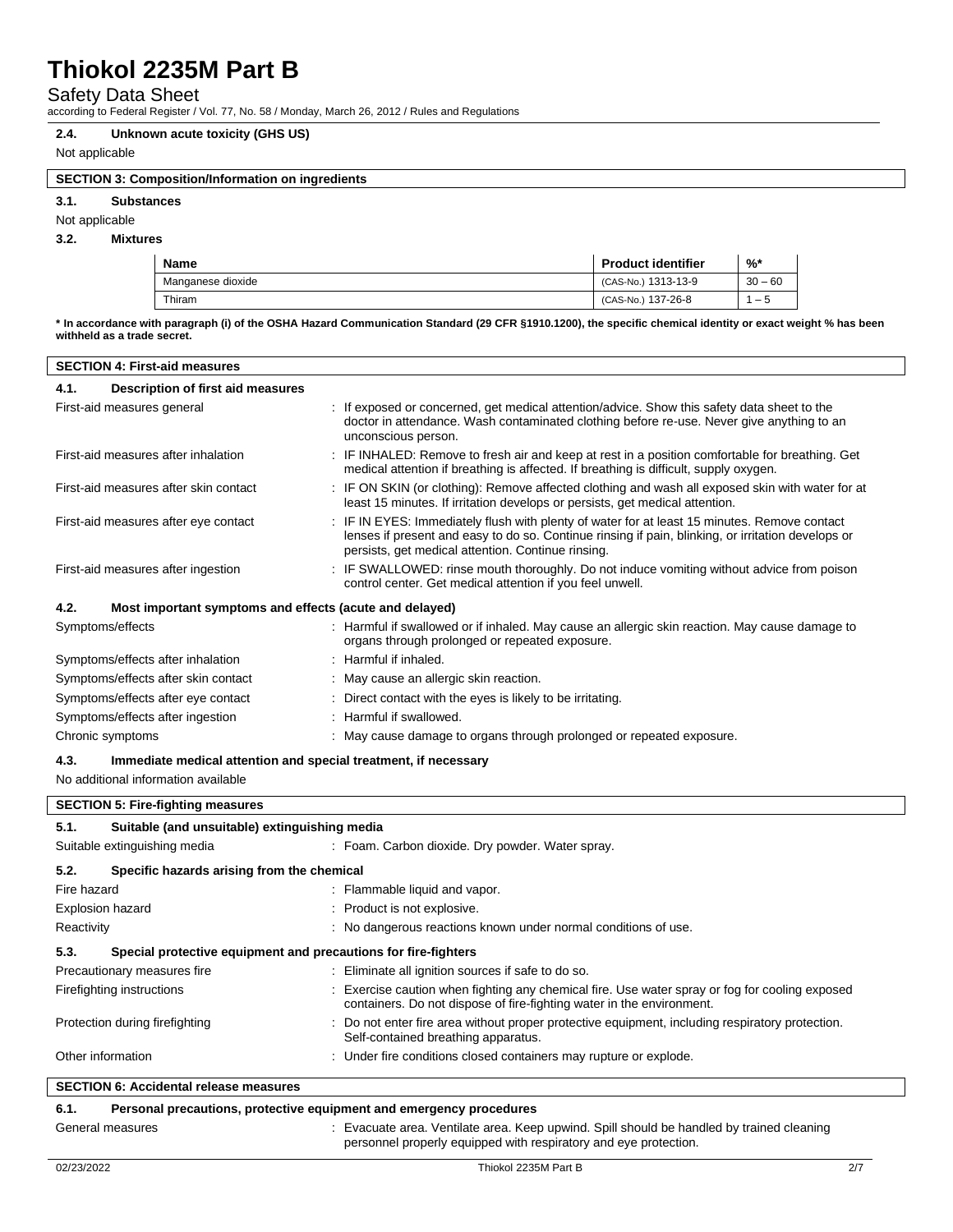Safety Data Sheet

according to Federal Register / Vol. 77, No. 58 / Monday, March 26, 2012 / Rules and Regulations

| 6.1.1.<br>For non-emergency personnel                                        |                                                                                                                                                                                                                                                                                                                                                                                                                                                                                                                                                                                                                                                                                                                                                                                                                                                                                                                                                                                                                   |
|------------------------------------------------------------------------------|-------------------------------------------------------------------------------------------------------------------------------------------------------------------------------------------------------------------------------------------------------------------------------------------------------------------------------------------------------------------------------------------------------------------------------------------------------------------------------------------------------------------------------------------------------------------------------------------------------------------------------------------------------------------------------------------------------------------------------------------------------------------------------------------------------------------------------------------------------------------------------------------------------------------------------------------------------------------------------------------------------------------|
| Protective equipment                                                         | : Wear protective equipment as described in section 8.                                                                                                                                                                                                                                                                                                                                                                                                                                                                                                                                                                                                                                                                                                                                                                                                                                                                                                                                                            |
| Emergency procedures                                                         | : Evacuate unnecessary personnel.                                                                                                                                                                                                                                                                                                                                                                                                                                                                                                                                                                                                                                                                                                                                                                                                                                                                                                                                                                                 |
| 6.1.2.<br>For emergency responders                                           |                                                                                                                                                                                                                                                                                                                                                                                                                                                                                                                                                                                                                                                                                                                                                                                                                                                                                                                                                                                                                   |
| Protective equipment                                                         | : Wear suitable protective clothing, gloves and eye or face protection. Approved supplied-air<br>respirator, in case of emergency.                                                                                                                                                                                                                                                                                                                                                                                                                                                                                                                                                                                                                                                                                                                                                                                                                                                                                |
| 6.2.<br><b>Environmental precautions</b>                                     |                                                                                                                                                                                                                                                                                                                                                                                                                                                                                                                                                                                                                                                                                                                                                                                                                                                                                                                                                                                                                   |
| Avoid release to the environment. Prevent entry to sewers and public waters. |                                                                                                                                                                                                                                                                                                                                                                                                                                                                                                                                                                                                                                                                                                                                                                                                                                                                                                                                                                                                                   |
| 6.3.<br>Methods and material for containment and cleaning up                 |                                                                                                                                                                                                                                                                                                                                                                                                                                                                                                                                                                                                                                                                                                                                                                                                                                                                                                                                                                                                                   |
| For containment/cleaning up                                                  | : SMALL SPILL: Dike area to contain spill. Take precautions as necessary to prevent<br>contamination of ground and surface waters. Recover spilled material on absorbent, such as<br>sawdust or vermiculite, and sweep into closed containers for disposal. After all visible traces,<br>including ignitable vapors, have been removed, thoroughly wet vacuum the area. Do not flush<br>to sewer. If area of spill is porous, remove as much contaminated earth and gravel, etc. as<br>necessary and place in closed containers for disposal. Only those persons who are adequately<br>trained, authorized, and wearing the required personal protective equipment (PPE) should<br>participate in spill response and clean-up.                                                                                                                                                                                                                                                                                    |
|                                                                              | LARGE SPILL: Keep spectators away. Only those persons who are adequately trained,<br>authorized and wearing the required personal protective equipment (PPE) should participate in<br>spill response and clean-up. Ventilate the area by natural means or by explosion proof means<br>(i.e. fans). Know and prepare for spill response before using or handling this product. Eliminate<br>all ignition sources (flames, hot surfaces, portable heaters and sources of electrical, static, or<br>frictional sparks). Dike and contain spill with inert material (e.g. sand, earth). Transfer liquids to<br>covered and labeled metal containers for recovery or disposal, or remove with inert absorbent.<br>Use only non-sparking tools and appropriate PPE. Place absorbent diking materials in covered<br>metal containers for disposal. Prevent contamination of sewers, streams, and groundwater with<br>spilled material or used absorbent.                                                                 |
| 6.4.<br>Reference to other sections                                          |                                                                                                                                                                                                                                                                                                                                                                                                                                                                                                                                                                                                                                                                                                                                                                                                                                                                                                                                                                                                                   |
| See Sections 8 and 13.                                                       |                                                                                                                                                                                                                                                                                                                                                                                                                                                                                                                                                                                                                                                                                                                                                                                                                                                                                                                                                                                                                   |
| <b>SECTION 7: Handling and storage</b>                                       |                                                                                                                                                                                                                                                                                                                                                                                                                                                                                                                                                                                                                                                                                                                                                                                                                                                                                                                                                                                                                   |
|                                                                              |                                                                                                                                                                                                                                                                                                                                                                                                                                                                                                                                                                                                                                                                                                                                                                                                                                                                                                                                                                                                                   |
| 7.1.                                                                         |                                                                                                                                                                                                                                                                                                                                                                                                                                                                                                                                                                                                                                                                                                                                                                                                                                                                                                                                                                                                                   |
| Precautions for safe handling<br>Precautions for safe handling               | For professional or industrial use only. Follow label instructions. Keep out of reach of children.<br>Not for consumption. No smoking. Do not breathe vapors. Avoid contact with body. Turn off all<br>pilot lights, flames, stoves, heaters, electric motors, welding equipment and other sources of<br>ignition. Empty containers must not be washed and re-used for any purpose. Contact lens<br>wearers must wear protective eye wear around chemical vapors and liquid. Wash hands<br>thoroughly after handling. Flammable vapors may cause flash fire or ignite explosively. To<br>prevent build-up of vapors, use adequate natural and/or mechanical ventilation (e.g. open all<br>windows and doors to achieve cross ventilation). Containers may be hazardous when empty.<br>Never use welding or cutting torch on or near container. Do not cut, drill, grind, or expose<br>containers to heat, sparks, static electricity or other source of ignition. Explosion may occur<br>causing injury or death. |
| Conditions for safe storage, including any incompatibilities                 |                                                                                                                                                                                                                                                                                                                                                                                                                                                                                                                                                                                                                                                                                                                                                                                                                                                                                                                                                                                                                   |
|                                                                              | : Store in original container. Keep container closed when not in use. Containers which are<br>opened should be properly resealed and kept upright to prevent leakage. Store in a dry, cool<br>and well-ventilated place.                                                                                                                                                                                                                                                                                                                                                                                                                                                                                                                                                                                                                                                                                                                                                                                          |
| 7.2.<br>Storage conditions<br>Incompatible materials                         | : No data available.                                                                                                                                                                                                                                                                                                                                                                                                                                                                                                                                                                                                                                                                                                                                                                                                                                                                                                                                                                                              |

## **8.1. Control parameters**

| Manganese dioxide (1313-13-9) |                                       |                                                         |  |
|-------------------------------|---------------------------------------|---------------------------------------------------------|--|
| ACGIH                         | Remark (ACGIH)                        | OELs not established                                    |  |
| <b>OSHA</b>                   | OELs not established<br>Remark (OSHA) |                                                         |  |
| Thiram (137-26-8)             |                                       |                                                         |  |
| ACGIH                         | ACGIH OEL TWA                         | $0.05$ mg/m <sup>3</sup> (inhalable fraction and vapor) |  |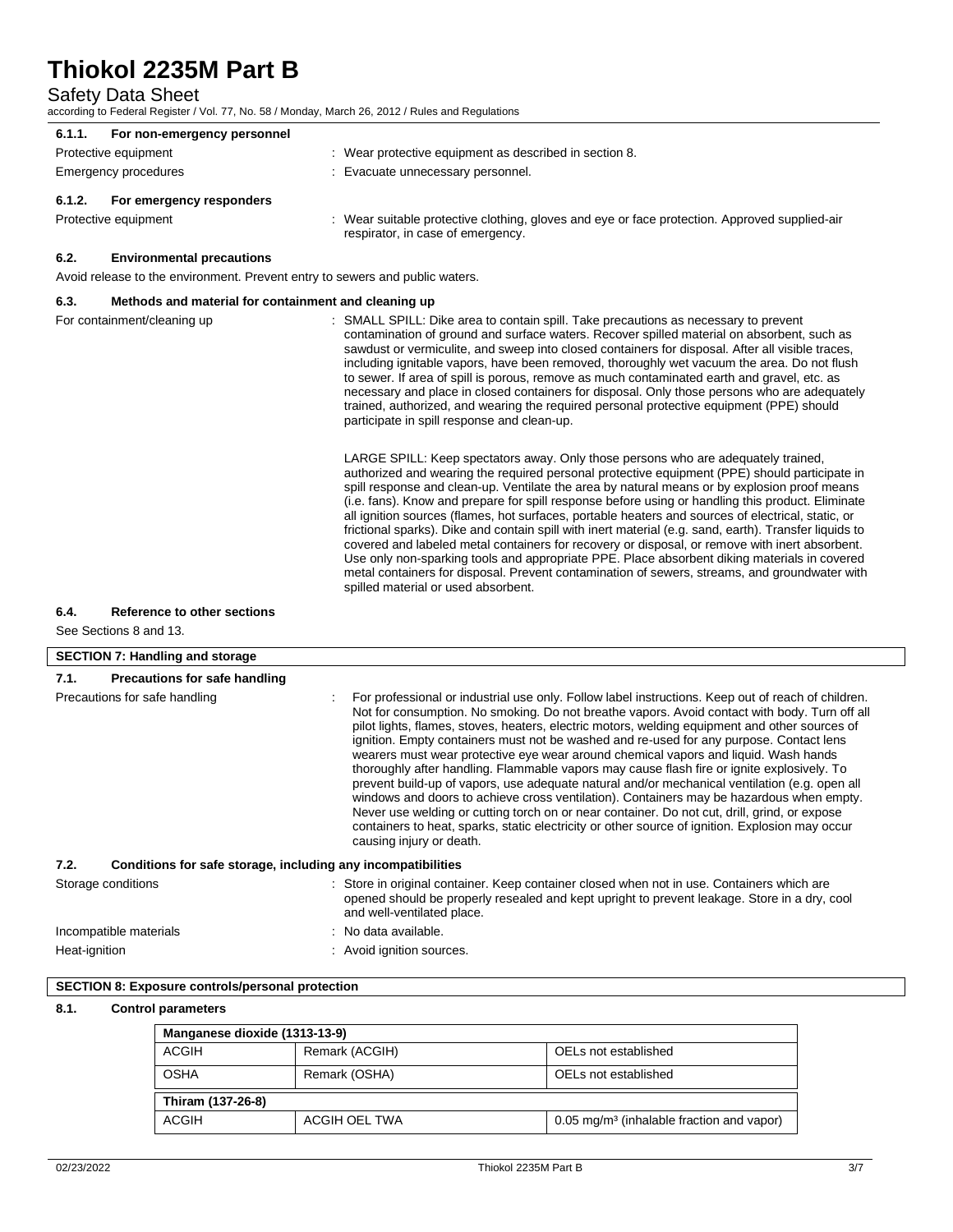### Safety Data Sheet

according to Federal Register / Vol. 77, No. 58 / Monday, March 26, 2012 / Rules and Regulations

| Thiram (137-26-8) |                                |                                                                                                               |
|-------------------|--------------------------------|---------------------------------------------------------------------------------------------------------------|
| ACGIH             | Remark (ACGIH)                 | TLV® Basis: Body weight & hematologic<br>eff. Notations: DSEN; A4 (Not classifiable<br>as a Human Carcinogen) |
| ACGIH             | Regulatory reference           | <b>ACGIH 2022</b>                                                                                             |
| <b>OSHA</b>       | OSHA PEL (TWA) [1]             | $5 \text{ mg/m}^3$                                                                                            |
| <b>OSHA</b>       | Regulatory reference (US-OSHA) | <b>OSHA Annotated Table Z-1</b>                                                                               |
| <b>IDLH</b>       | <b>IDLH</b>                    | $100 \text{ mg/m}^3$                                                                                          |
| <b>NIOSH</b>      | NIOSH REL (TWA)                | $5 \text{ mg/m}^3$                                                                                            |

#### **8.2. Appropriate engineering controls**

Appropriate engineering controls : Provide adequate general and local exhaust ventilation. Use process enclosures, local exhaust ventilation, or other engineering controls to control airborne levels below recommended exposure limits. Use explosion-proof equipment with flammable materials. Ensure adequate ventilation, especially in confined areas.

#### **8.3. Individual protection measures/Personal protective equipment**

#### **Personal protective equipment symbol(s):**



#### **Personal protective equipment:**

Gloves. Protective goggles. Protective clothing.

#### **Hand protection:**

Use gloves chemically resistant to this material when prolonged or repeated contact could occur. Gloves should be classified under Standard EN 374 or ASTM F1296. Suggested glove materials are: Neoprene, Nitrile/butadiene rubber, Polyethylene, Ethyl vinyl alcohol laminate, PVC or vinyl. Suitable gloves for this specific application can be recommended by the glove supplier.

#### **Eye protection:**

Wear eye protection, including chemical splash goggles and a face shield when possibility exists for eye contact due to spraying liquid or airborne particles.

#### **Skin and body protection:**

Wear long sleeves, and chemically impervious PPE/coveralls to minimize bodily exposure.

#### **Respiratory protection:**

Use NIOSH (or other equivalent national standard) -approved dust/particulate respirator. Where vapor, mist, or dust exceed PELs or other applicable OELs, use NIOSH-approved respiratory protective equipment. An approved organic vapor respirator/supplied air or self-contained breathing apparatus must be used when vapor concentration exceeds applicable exposure limits

#### **SECTION 9: Physical and chemical properties**

| 9.1. | Information on basic physical and chemical properties |  |  |  |
|------|-------------------------------------------------------|--|--|--|
|------|-------------------------------------------------------|--|--|--|

| Physical state                                | : Liquid            |
|-----------------------------------------------|---------------------|
| Color                                         | : No data available |
| Odor                                          | : No data available |
| Odor threshold                                | : No data available |
| рH                                            | : No data available |
| Melting point                                 | : No data available |
| Freezing point                                | : No data available |
| Boiling point                                 | : No data available |
| Flash point                                   | : No data available |
| Relative evaporation rate (n-butyl acetate=1) | : No data available |
| Flammability (solid, gas)                     | : No data available |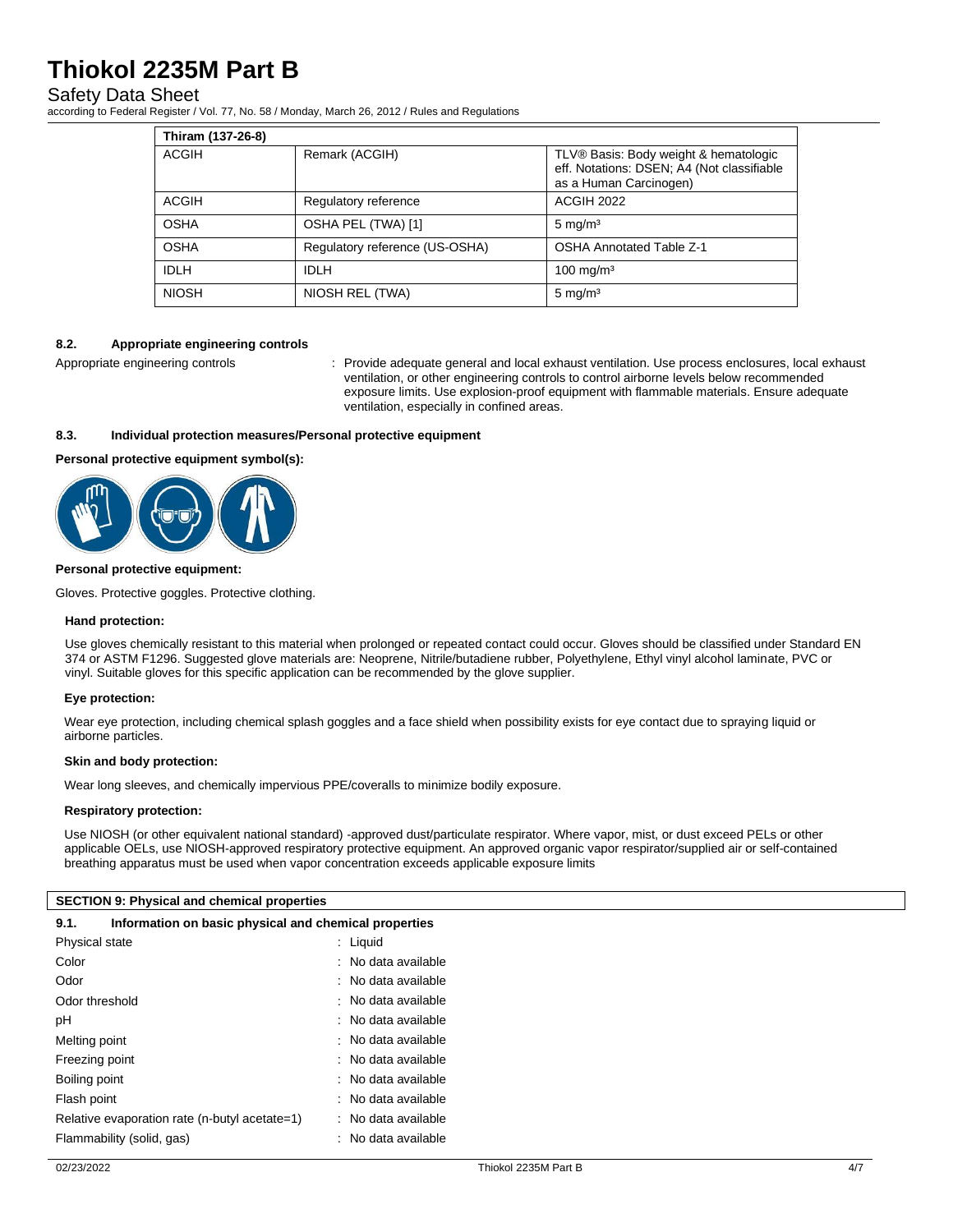## Safety Data Sheet

according to Federal Register / Vol. 77, No. 58 / Monday, March 26, 2012 / Rules and Regulations

| Vapor pressure                                  | : No data available             |
|-------------------------------------------------|---------------------------------|
| Relative vapor density at 20 °C                 | $:$ No data available           |
| Relative density                                | $\therefore$ No data available. |
| Solubility                                      | : No data available             |
| Partition coefficient n-octanol/water (Log Pow) | : No data available             |
| Auto-ignition temperature                       | : No data available             |
| Decomposition temperature                       | : No data available             |
| Viscosity, kinematic                            | : No data available             |
| Viscosity, dynamic                              | : No data available             |
| <b>Explosion limits</b>                         | : No data available             |
| <b>Explosive properties</b>                     | : No data available             |
| Oxidizing properties                            | : No data available             |

#### **9.2. Other information**

No additional information available

## **SECTION 10: Stability and reactivity**

#### **10.1. Reactivity**

No dangerous reactions known under normal conditions of use.

#### **10.2. Chemical stability**

Stable under recommended handling and storage conditions (see section 7).

#### **10.3. Possibility of hazardous reactions**

None under normal use.

#### **10.4. Conditions to avoid**

None under normal use.

#### **10.5. Incompatible materials**

None known.

#### **10.6. Hazardous decomposition products**

Under normal conditions of storage and use, hazardous decomposition products should not be produced.

| <b>SECTION 11: Toxicological information</b>  |                                                                                         |
|-----------------------------------------------|-----------------------------------------------------------------------------------------|
| Information on toxicological effects<br>11.1. |                                                                                         |
| Acute toxicity (oral)                         | : Harmful if swallowed.                                                                 |
| Acute toxicity (dermal)                       | : Not classified                                                                        |
| Acute toxicity (inhalation)                   | : Harmful if inhaled.                                                                   |
| Manganese dioxide (1313-13-9)                 |                                                                                         |
| LD50 oral rat                                 | 9000 mg/kg                                                                              |
| LC50 Inhalation - Rat                         | $> 1500$ mg/m <sup>3</sup> (Exposure time: 4 h)                                         |
| Thiram (137-26-8)                             |                                                                                         |
| LD50 oral rat                                 | 560 mg/kg                                                                               |
| LD50 dermal rat                               | > 2000 mg/kg                                                                            |
| LD50 dermal rabbit                            | > 7940 mg/kg                                                                            |
| LC50 Inhalation - Rat                         | 500 mg/m <sup>3</sup> (Exposure time: 4 h)                                              |
| Skin corrosion/irritation                     | : Not classified                                                                        |
| Serious eye damage/irritation                 | : Not classified                                                                        |
| Respiratory or skin sensitization             | : May cause an allergic skin reaction.                                                  |
| Germ cell mutagenicity                        | : Not classified                                                                        |
|                                               | $\mathbf{a}$ , $\mathbf{a}$ , $\mathbf{a}$ , $\mathbf{a}$ , $\mathbf{a}$ , $\mathbf{a}$ |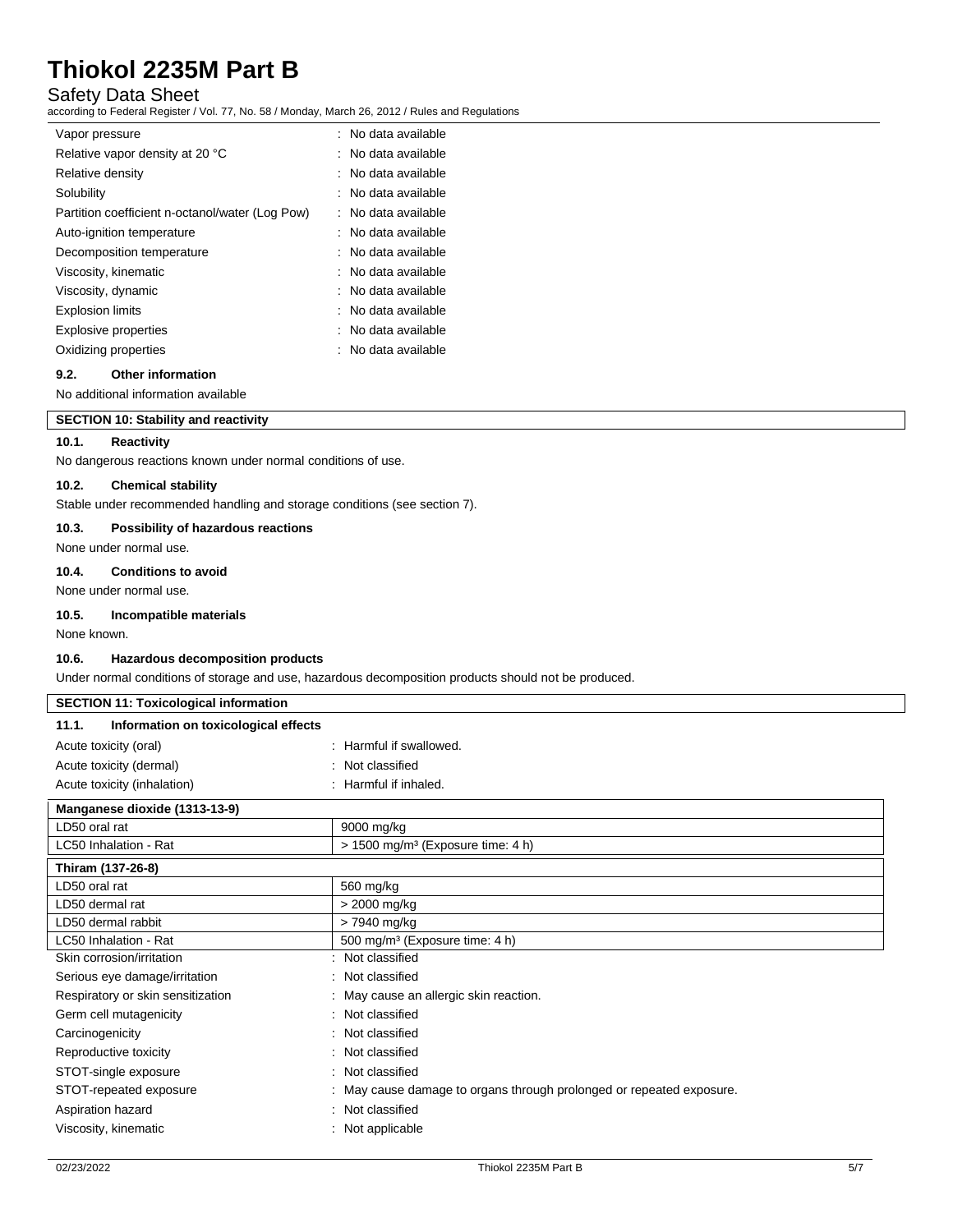# Safety Data Sheet<br>according to Federal Register / V

according to Federal Register / Vol. 77, No. 58 / Monday, March 26, 2012 / Rules and Regulations

| according to Federal Register / Vol. 77, No. 30 / Monday, March 20, 2012 / Rules and Regulations |                                                                                                                                                                        |
|--------------------------------------------------------------------------------------------------|------------------------------------------------------------------------------------------------------------------------------------------------------------------------|
| Symptoms/effects                                                                                 | : Harmful if swallowed or if inhaled. May cause an allergic skin reaction. May cause damage to<br>organs through prolonged or repeated exposure.                       |
| Symptoms/effects after inhalation                                                                | : Harmful if inhaled.                                                                                                                                                  |
| Symptoms/effects after skin contact                                                              | : May cause an allergic skin reaction.                                                                                                                                 |
| Symptoms/effects after eye contact                                                               | : Direct contact with the eyes is likely to be irritating.                                                                                                             |
| Symptoms/effects after ingestion                                                                 | : Harmful if swallowed.                                                                                                                                                |
| Chronic symptoms                                                                                 | : May cause damage to organs through prolonged or repeated exposure.                                                                                                   |
| <b>SECTION 12: Ecological information</b>                                                        |                                                                                                                                                                        |
| 12.1.<br><b>Toxicity</b>                                                                         |                                                                                                                                                                        |
| Ecology - general                                                                                | : No data available.                                                                                                                                                   |
| Hazardous to the aquatic environment, short-term<br>(acute)                                      | : Harmful to aquatic life                                                                                                                                              |
| Hazardous to the aquatic environment, long-term<br>(chronic)                                     | : Harmful to aquatic life with long lasting effects.                                                                                                                   |
| 12.2.<br>Persistence and degradability                                                           |                                                                                                                                                                        |
| No additional information available                                                              |                                                                                                                                                                        |
| 12.3.<br><b>Bioaccumulative potential</b>                                                        |                                                                                                                                                                        |
| No additional information available                                                              |                                                                                                                                                                        |
| 12.4.<br><b>Mobility in soil</b>                                                                 |                                                                                                                                                                        |
| No additional information available                                                              |                                                                                                                                                                        |
| 12.5.<br>Other adverse effects                                                                   |                                                                                                                                                                        |
| Other adverse effects                                                                            | : No data available.                                                                                                                                                   |
| <b>SECTION 13: Disposal considerations</b>                                                       |                                                                                                                                                                        |
| 13.1.<br><b>Disposal methods</b>                                                                 |                                                                                                                                                                        |
| Waste treatment methods                                                                          | : Do not discharge to public wastewater systems without permit of pollution control authorities.<br>No discharge to surface waters is allowed without an NPDES permit. |
| Product/Packaging disposal recommendations                                                       | Dispose in a safe manner in accordance with local/national regulations. Do not allow the<br>product to be released into the environment.                               |
| <b>SECTION 14: Transport information</b>                                                         |                                                                                                                                                                        |
| <b>Department of Transportation (DOT)</b>                                                        |                                                                                                                                                                        |
| In accordance with DOT                                                                           |                                                                                                                                                                        |
|                                                                                                  |                                                                                                                                                                        |
| Not regulated for transport                                                                      |                                                                                                                                                                        |

## **Transport by sea (IMDG)**

Not regulated for transport

## **Air transport (IATA)**

Not regulated for transport

## **SECTION 15: Regulatory information**

### **15.1. US Federal regulations**

| Thiokol 2235M Part B                                                                                                                                                                                                                                                                                                     |                                                                                                                                                                                             |  |
|--------------------------------------------------------------------------------------------------------------------------------------------------------------------------------------------------------------------------------------------------------------------------------------------------------------------------|---------------------------------------------------------------------------------------------------------------------------------------------------------------------------------------------|--|
| All chemical substances in this product are listed as "Active" in the EPA (Environmental Protection Agency) "TSCA Inventory Notification (Active-<br>Inactive) Requirements Rule" ("the Final Rule") of Feb. 2019, as amended Feb. 2021, or are otherwise exempt or regulated by other agencies<br>such as FDA or FIFRA. |                                                                                                                                                                                             |  |
| SARA Section 311/312 Hazard Classes                                                                                                                                                                                                                                                                                      | Health hazard - Respiratory or skin sensitization<br>Health hazard - Acute toxicity (any route of exposure)<br>Health hazard - Specific target organ toxicity (single or repeated exposure) |  |